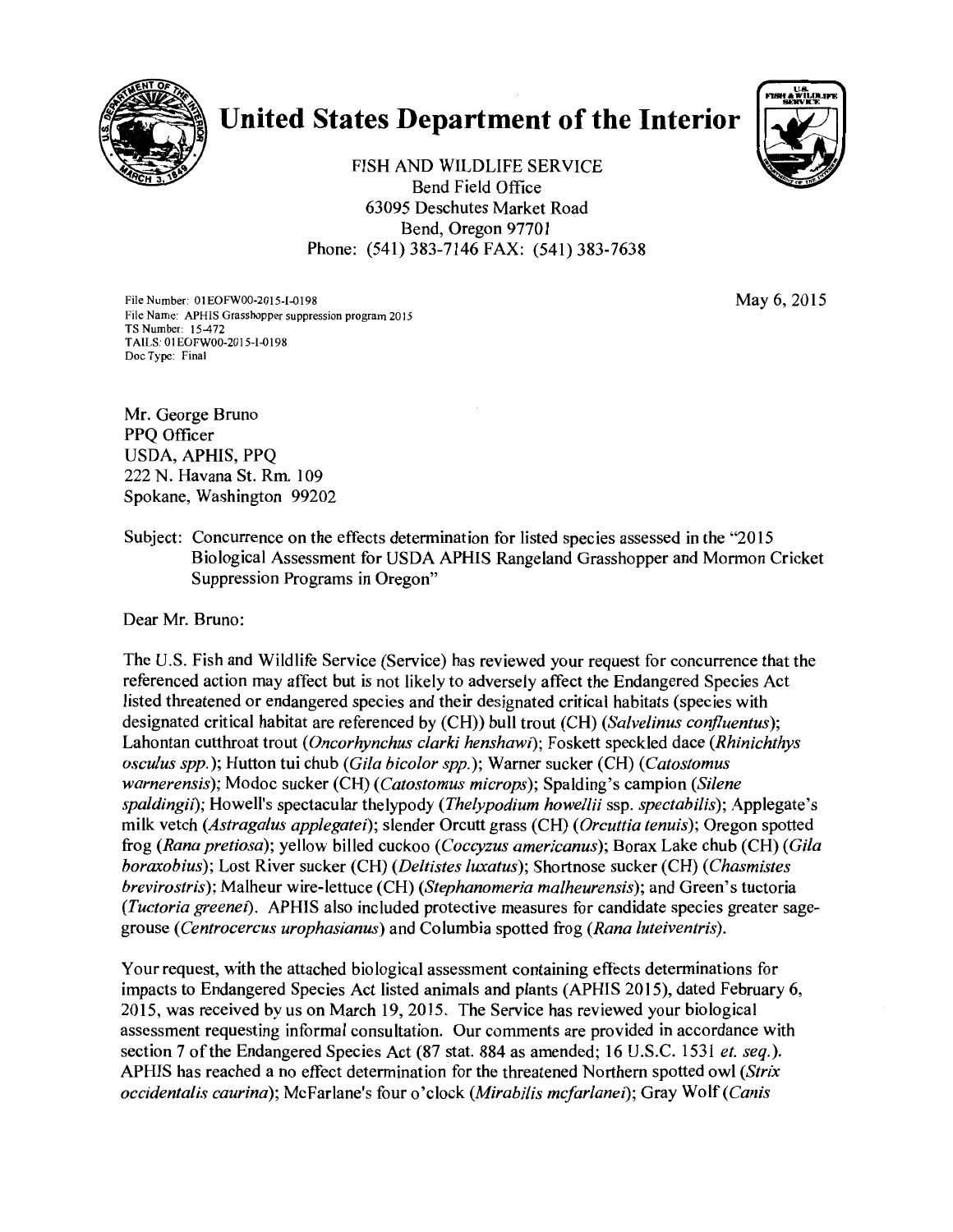*lupus);* Canada lynx *(Lynx canadensis);* and the proposed threatened North American wolverine *(Gulo gulo luscus).* The Service does not have any information indicating otherwise; therefore those species will not be considered further in our review.

The proposed action is a statewide program for grasshopper and Mormon cricket *(Anabrus simplex)* suppression activities in the following counties of Oregon: Baker, Crook, Deschutes, Gilliam, Grant, Harney, Jefferson, Lake, Klamath, Malheur, Morrow, Sherman, Umatilla, Union, Wallowa, Wasco, and Wheeler. This consultation is based on the "2015 Biological Assessment for USDA APHIS Rangeland Grasshopper and Mormon Cricket Suppression Programs in Oregon" (APHIS 2015).

# Effects to the Species

The buffers are mandatory as part of the proposed action and are designed to avoid contamination of listed species habitat. APHIS believes the buffers reduce or eliminate the potential for direct exposure of the listed species and reduce the chance of indirect effects being substantial enough to adversely affect the listed species. The buffers were not derived by specific impact and distance data but are based on some field tests demonstrating the absence of detectable levels of chemical or levels below a threshold of concern within the buffers.

APHIS's determination is that the project protective measures reduce the potential effects of the action to the point that those effects are insignificant or the probability of any adverse effect is discountable and therefore the project may affect but is not likely to adversely affect the listed species.

## Conclusion

The Service reviewed the project described in the biological assessment in accordance with section 7(a)(2) of the Endangered Species Act of 1973, as amended. Based on the Service's review of the biological assessment we concur with APHIS's determination that grasshopper suppression actions proposed for 2015, in 17 counties of Oregon (described previously) may affect, but are not likely to adversely affect the endangered and threatened species listed above.

Our concurrence with your "not likely to adversely affect" determination for threatened and endangered species is based on the conservation measures that will be incorporated into the action. We also considered the following factors as described in the proposed action.

- 1. All applicable Federal, State, Tribal, and local environmental laws and regulations will be followed in conducting suppression activities.
- 2. Information displayed in the biological assessment on effects from application of diflubenzuron, carbaryl, and Malathion support the conclusion that adverse effects to listed species are avoided under the proposed action. APHIS will restrict or avoid insecticide applications such that indirect effects to listed species and their habitats will be insignificant and discountable.
- 3. APHIS will avoid applying pesticides in areas of known or potential threatened and endangered species habitat to reduce direct and indirect effects consistent with Table 1 of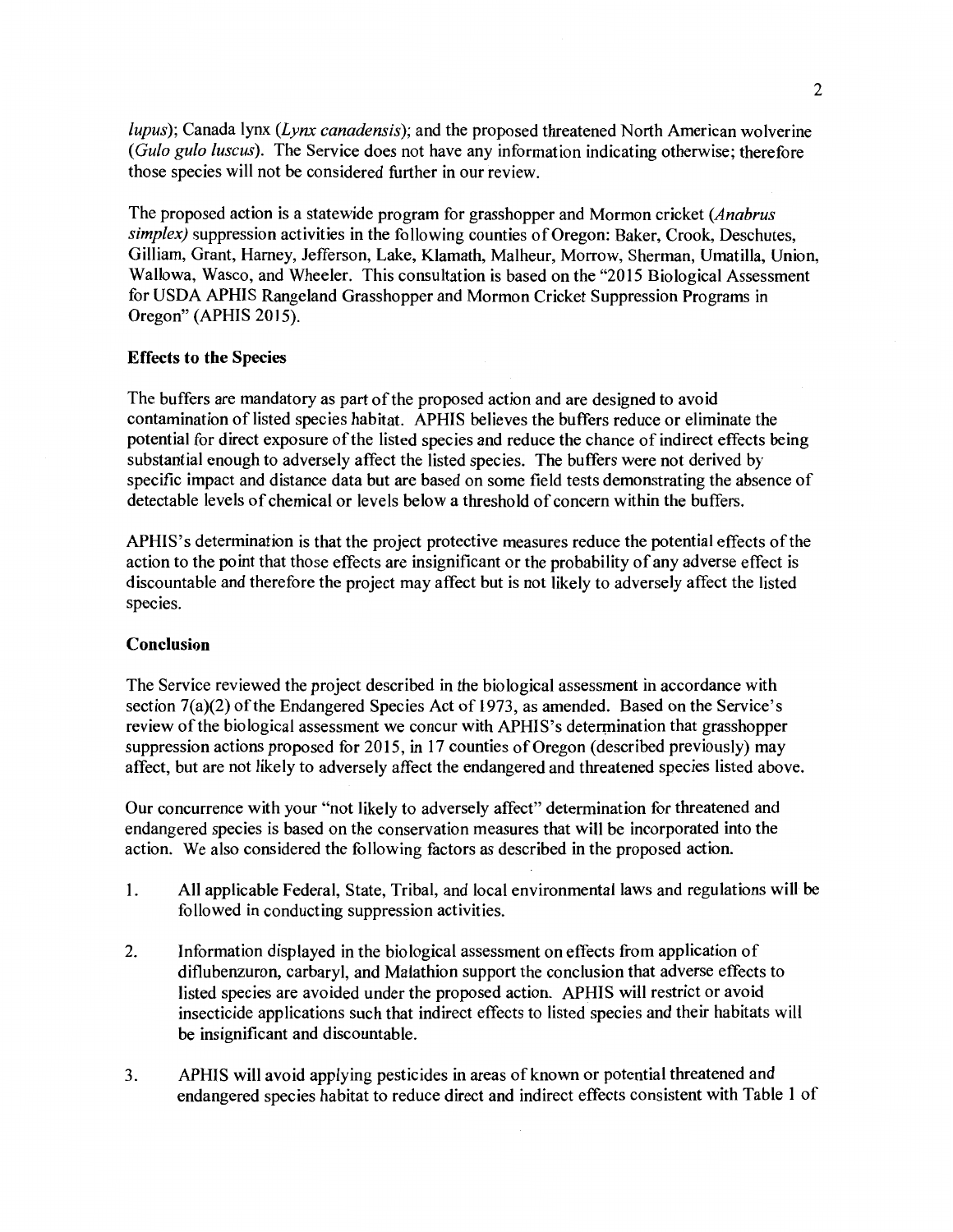the biological assessment (APHIS 2015). Potential indirect effects described in the assessment include reductions in insect prey for local populations of birds, impacts to aquatic environments, and effects on plant productivity from reductions in non-target pollinator insect populations.

- 4. Pesticides will not be applied in areas known to have a high water table, or where sub surface leaching is likely. Carbaryl bait will not be applied within 500 feet of any flowing water which contains threatened and endangered species at any time. Known migratory habitats would be treated as occupied habitat unless otherwise directed by the Service prior to treatment.
- 5. Aerial spray applications of Malathion, carbaryl, or diflubenzuron will not occur within 0.5 mile of any flowing or standing water which contains threatened and endangered species at any time. Ground application of Malathion, carbaryl, or diflubenzuron will not occur within 500 feet of any flowing or standing water which contains threatened and endangered species at any time. Known migratory habitats would be treated as occupied habitat unless otherwise directed by the Service prior to treatment. Aerial application of pesticides will not occur when winds exceed 10 miles per hour. To avoid drift and volatilization, aerial application of pesticides will not be conducted when it is raining or rain is imminent, when foliage is wet, when it is foggy, when temperature exceeds 80 degrees Fahrenheit, when there is air turbulence, or when a temperature inversion exists in the project area. Boundaries and buffers will be clearly marked. Aircraft used in aerial application will be equipped with systems to prevent nozzle dribble when the spray mechanism is disabled and emergency shut off valves to minimize pesticide loss in the event of broken lines, or system malfunctions.
- 6. All mixing and loading will be done in approved areas where spills cannot enter any body of water. All pesticide tanks will be leak proof and constructed of corrosion resistant materials. Aircraft used in aerial application will be equipped with APHIS-approved differentially corrected global positioning systems that guide pilots along desired flight paths with an accuracy of plus or minus three feet. Free flying will not be allowed.
- 7. APHIS will monitor insecticide applications and will document compliance with the protective measures in the biological assessment. Emphasis should be on determining the effectiveness of avoidance buffers for listed species including indirect affects to prey animals and pollinators and indirect transportation of insecticide products to non-target areas, including all water bodies.
- 8. APHIS will notify the Service before any application of pesticide to determine the location of any listed or proposed threatened or endangered listed species.

This concurrence is based on APHIS implementation of the avoidance and mitigation measures outlined above. To assist in future consultations we request that you provide our office a summary of your environmental monitoring activities conducted each year in which suppression activities are conducted. We would like to receive this summary prior to initiation of your next grasshopper and cricket suppression activity.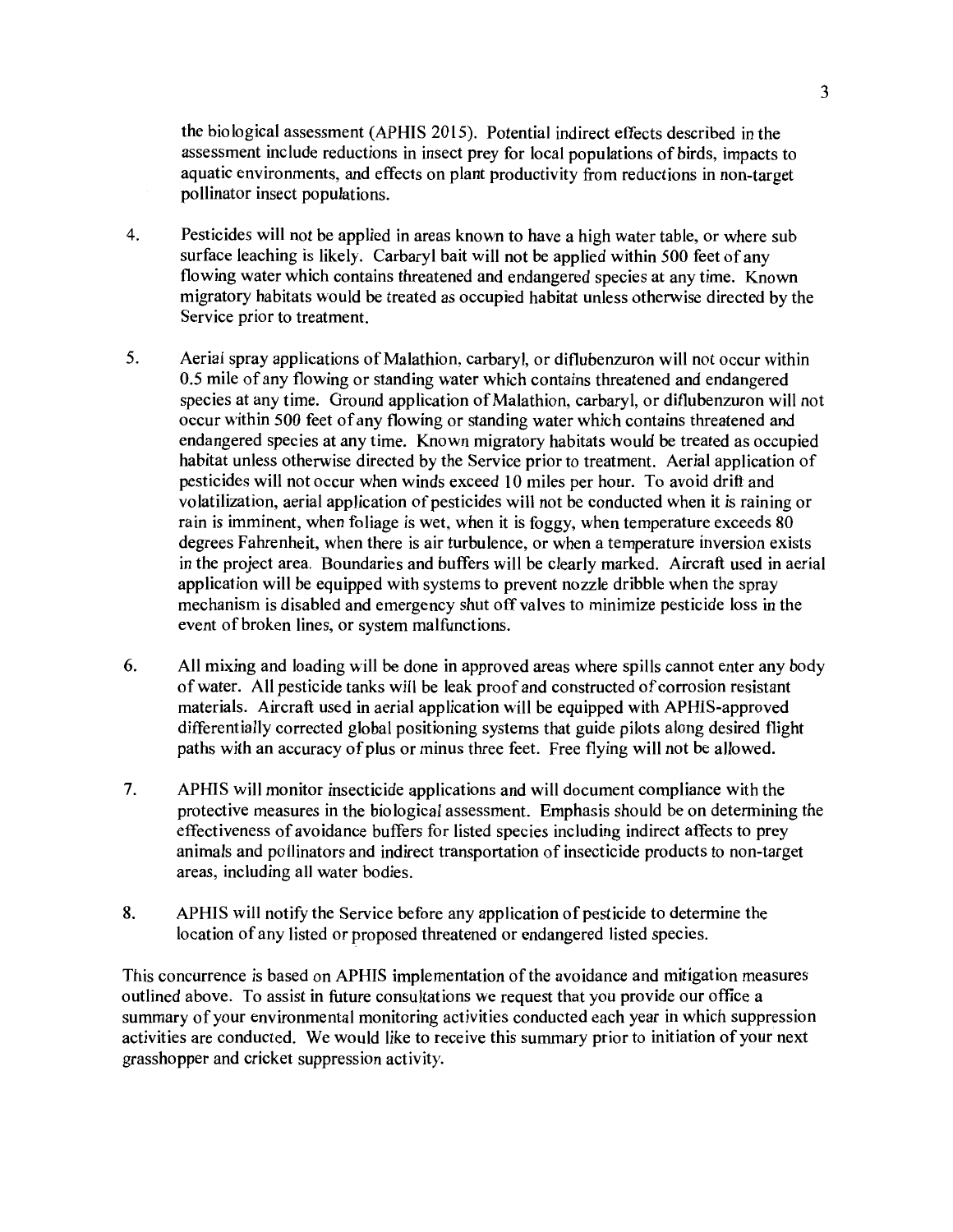This informal consultation does not exempt APHIS from prohibition of take under section 7(o)(2) of the Endangered Species Act for any of the 17 species listed above. This informal consultation may be superseded by a future programmatic consultation and covers only those activities carried out in 2015. AP HIS should consult with the Service if the proposed action or habitat conditions are changed; a new species is listed or proposed; new information reveals effects of the agency action on listed or proposed species that were not addressed in this consultation; or if critical habitat is designated that may be affected by the actions. This concludes informal consultation on the proposed actions outlined in the 2015 APHIS biological assessment in accordance with the Endangered Species Act.

## Proposed Designation of Critical Habitat for the Oregon Spotted Frog

# Oregon spotted frog *(Rana pretiosa)*

The Oregon spotted frog is currently listed threatened under the Endangered Species Act. The Service evaluated the status of the Oregon spotted frog and on August 29, 2014, published a final rule in the Federal Register to list the Oregon spotted frog as threatened (Fish and Wildlife Service 2014). The proposed designation of critical habitat has not been finalized.

Oregon spotted frogs are known to occur in Deschutes, Klamath, Lane, Jackson, and Wasco counties, Oregon. Historically, Oregon spotted frog ranged from British Columbia to the Pit River drainage in northeastern California. Based on surveys of historical sites, the Oregon spotted frog is now absent from at least 76 percent of its former range. The majority of the remaining Oregon spotted frog populations are small and isolated. Oregon spotted frogs are found in or near perennial water bodies such as a spring, pond, lake, sluggish stream, irrigation canal, or roadside ditch. Threats to Oregon Spotted frog include habitat impact; hydrologic changes resulting from water diversions, road developments, drought, and removal of beavers; changes in water temperature and vegetation structure; increased sedimentation, increased water temperature, reduced water quality, and vegetation changes resulting from livestock grazing; predation by non-native species; inadequate existing regulatory mechanisms that result in significant negative impacts; and other natural or manmade factors.

We recommend that APHIS provide information to the Service regarding how they will avoid proposed critical habitat areas prior to commencing with spray projects. The Service is available to assist APHIS to minimize and avoid impacts to Oregon spotted frog proposed critical habitat.

## Candidate species

In addition to the Endangered Species Act listed species above, the Service maintains a list of species that are candidates for listing (Fish and Wildlife Service 2012). A candidate species is one for which we have sufficient information on biological vulnerability and threats to support a proposal to list as endangered or threatened, but for which preparation of a proposal is precluded by higher priority listing actions. Candidate species are separate from species which have been listed as threatened or endangered, in that they do not receive the regulatory protections of the Endangered Species Act. We maintain this list of candidates for a variety of reasons: to notify the public that these species are facing threats to their survival; to provide advance knowledge of potential listings that could affect decisions of planners and developers; to provide information that may stimulate and guide conservation efforts that will remove or reduce threats to these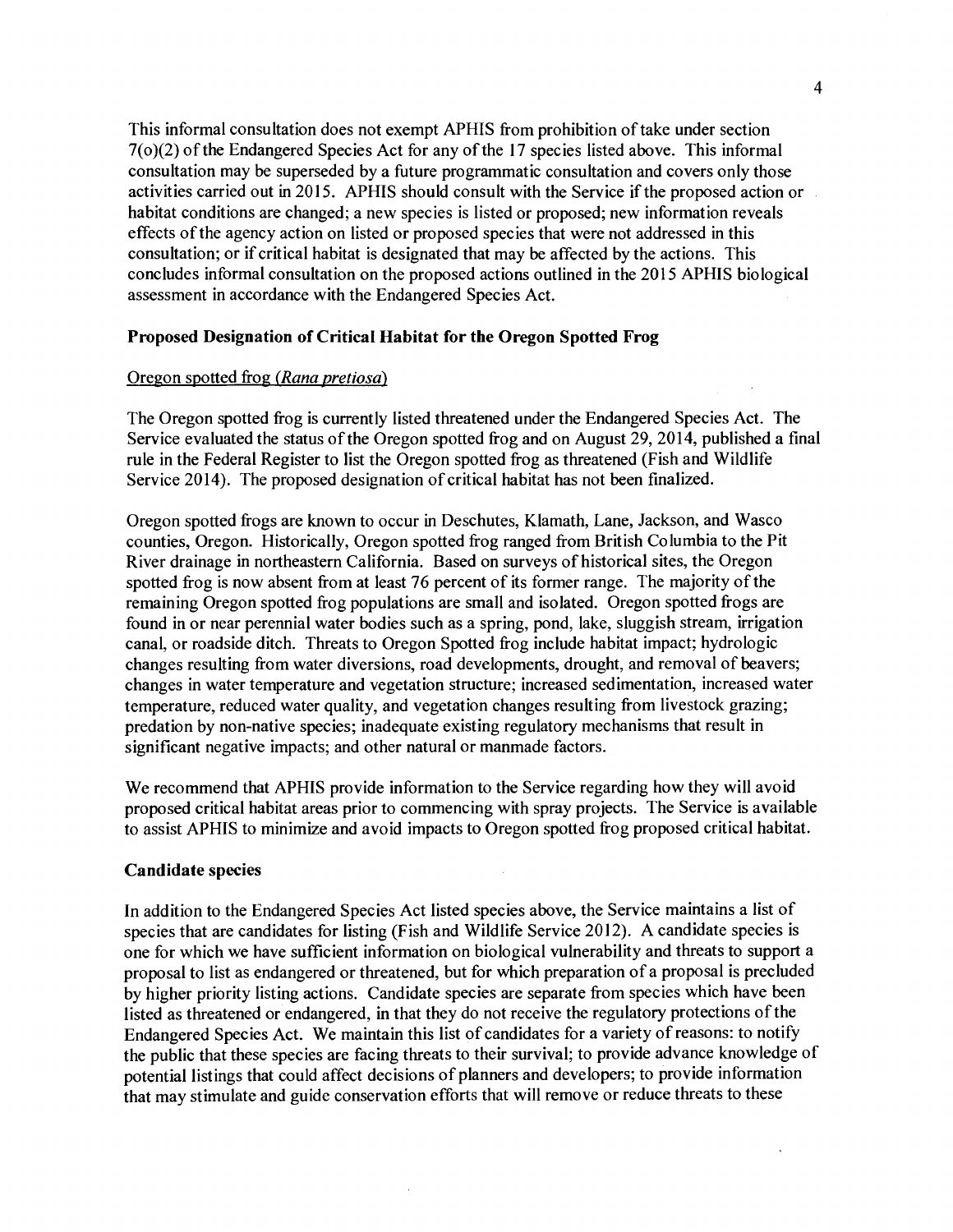species and possibly make listing unnecessary; to request input from interested parties to help identify those candidate species that may not require protection under the Endangered Species Act or additional species that may require the Endangered Species Act's protections; and to request necessary information for setting priorities for preparing listing proposals.

## Greater Sage-Grouse *(Centrocercus urophasianus)*

In March 2010, the Service determined that protection of the greater sage-grouse under the Endangered Species Act was warranted. However, listing the greater sage-grouse was precluded by the need to address other species listings facing greater risk of extinction. The greater sagegrouse is now a candidate species for listing. Sage-grouse in Oregon are found in Union, Baker, Deschutes, Crook, Lake, Harney and Malheur Counties. Sage-grouse have not been observed in Klamath County since 1993 (Fish and Wildlife Service 2010).

In 2005, the State of Oregon, Department of Fish and Wildlife, developed "The Greater Sage-Grouse Conservation Assessment and Strategy" to help manage sage-grouse populations in Oregon. It has been updated and was adopted by the Oregon Fish and Wildlife Commission in April 2011. The strategy identifies and maps Core Areas of habitat that are essential to sagegrouse conservation. The maps and data provide a tool for planning and identifying appropriate avoidance areas and mitigation in the event of human development in sage-grouse habitats. The Core Area maps, available on ODFW's website, define areas that should be targeted for conservation actions or avoided when large scale disturbances are proposed. Core Area maps also provide a broad-scale filter to assist planners, County, State and Federal agencies in identifying areas of likely high and low resource conflicts associated with development proposals. APHIS should assure that all suppression activities conducted in Oregon are consistent with the "Greater Sage-Grouse Conservation Assessment and Strategy for Oregon".

The BLM has developed protective measures for greater sage-grouse to be implemented on BLM administered lands. The Service recommends the APHIS follow recommendation in BLM Instruction Memorandum No. 2012-043, dated December 22, 2011, for all spray activity on BLM administered lands (BLM 2011).

The Service's 12-Month Findings for Petitions to List the Greater Sage-Grouse as Threatened or Endangered, identified pesticide use as a potential threat under Factor E: Other Natural or Manmade Factors Affecting the Species' Continued Existence (Fish and Wildlife Service 2010). Although a reduction in insect population levels resulting from insecticide application potentially affects nesting sage-grouse females and chicks (Willis *et al.* 1993, p. 40; Schroeder *et al.* 1999, p. 16), no information was found as to whether insecticides are impacting survivorship or productivity of the greater sage-grouse.

Eng (1952, pp. 332, 334) noted that after a pesticide was sprayed to reduce grasshoppers, songbird and corvid nestling deaths ranged from 50 to 100 percent depending on the chemical used, and stated it appeared that nestling development was adversely affected due to the reduction in grasshoppers. Potts (1986 as cited in Connelly and Blus 1991, p. 93) determined that reduced food supply resulting from the use of pesticides ultimately resulted in high starvation rates of partridge chicks *(Perdix perdix).* In a similar study on partridges, Rands (1985, pp. 51-53) found that pesticide application adversely affected brood size and chick survival by reducing chick food supplies.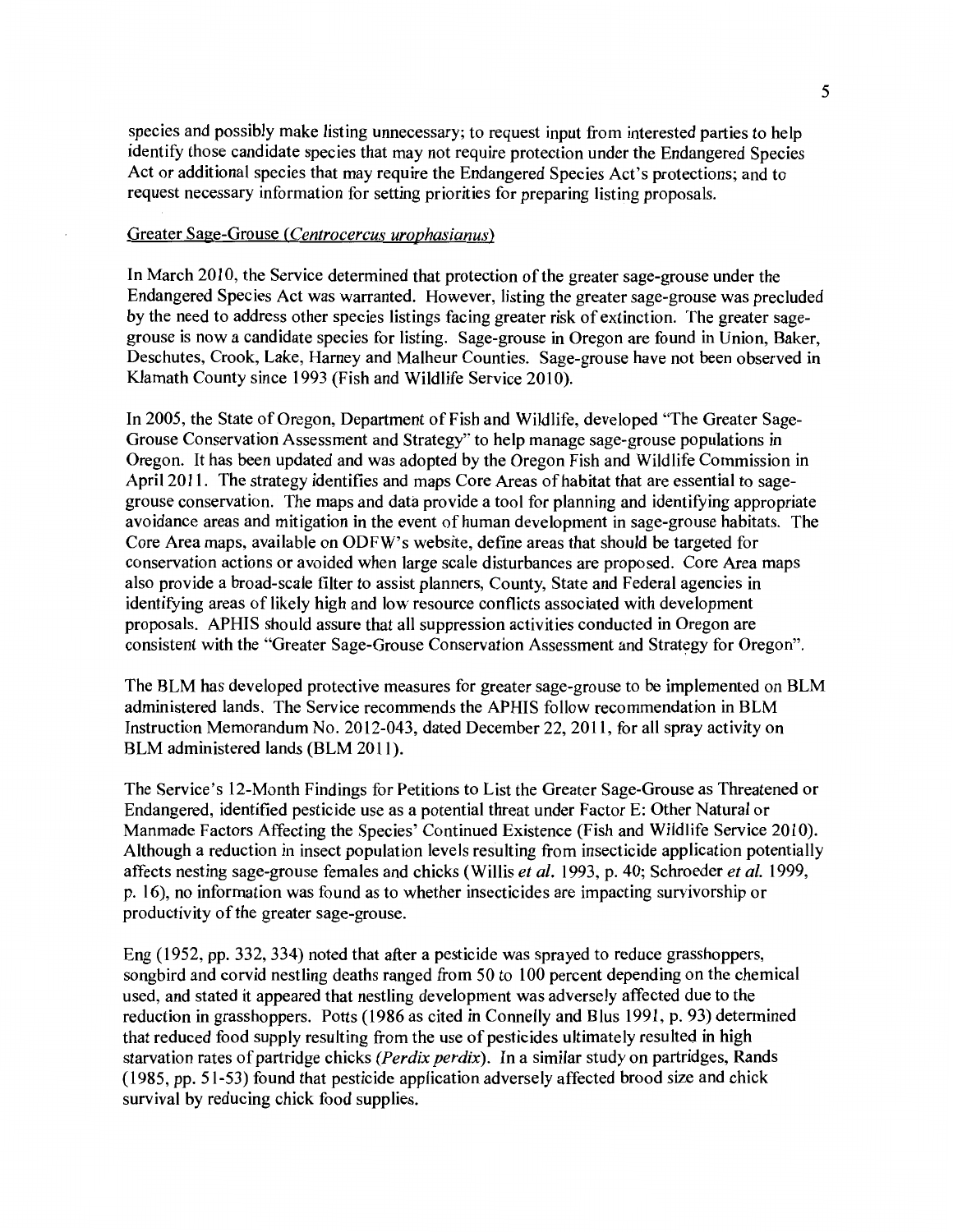Despite the potential effects of pesticides, the Service could find no information to indicate that the use of the chemicals currently approved for use for rangeland grasshopper and Mormon cricket suppression programs, at current levels, negatively affects greater sage-grouse population numbers. Schroeder *et al.*'s (1999, p.16) literature review found that the loss of insects can have significant impacts on nesting females and chicks, but those impacts were not detailed.

Insect reduction as a result of rangeland grasshopper control has been found to reduce brood sizes in a wild sage-grouse population (Johnson 1987). In order to reduce the reliance on insecticides for control of rangeland grasshoppers, Johnson (1987) recommends the use of "Integrated Pest Management" (IPM) for control of rangeland grasshoppers. IPM uses naturally occurring pest controls such as weather, disease, predators, parasites, physical and chemical control, as well as habitat modification to keep grasshoppers from surpassing intolerable levels (Johnson 1987). In addition, sage-grouse brood areas should be located if not already known, and protected from insecticide spraying (Johnson 1987). Grasshopper control should also be delayed in brood rearing areas to allow for maximal chick development before spraying reduces their insect forage (Johnson 1987). The Service recommends APHIS use these guidelines to avoid pesticide spraying of nesting and brood rearing areas for sage-grouse in order to prevent further declines from current sage-grouse population levels.

The Service recommends APHIS study the potential effect of the rangeland grasshopper and Mormon cricket control program on sage-grouse, particularly within nesting and brood rearing habitat. We request that APHIS provide us with information regarding how they will avoid areas occupied by sage-grouse during time periods of sage-grouse chick foraging and development.

# Columbia spotted frog *(Rana luteiventris)* Great Basin Distinct Population Segment (DPS)

The Columbia spotted frog Great Basin DPS is known to occur in Lake, Harney, Malheur, and Grant counties, Oregon. In addition to the counties in Oregon, the Columbia spotted frog, Great Basin DPS is also known to occur in portions of Idaho and Nevada. In southeastern Oregon, the historical and current range of Columbia spotted frogs appear to be widely distributed throughout southeastern Oregon, but local populations within this general area appear to be isolated from each other by either natural or human-induced habitat disruptions.

Threats to Columbia spotted frog include poor management of habitat including water development, improper grazing, mining activities, and nonnative species. The Service has designated a listing priority number of nine for the Columbia spotted frog Great Basin DPS based on imminent threats of moderate magnitude.

Columbia spotted frog also occur in counties where you propose treatment, please contact us for location information for the species. The Service recommends APHIS avoid pesticide spraying of known habitat for Columbia spotted frog and buffer the area surrounding spotted frog habitat similar to measures taken for listed fish species and Oregon spotted frog covered under this consultation in order to reduce risk of exposure of Columbia spotted frogs to pesticide chemicals. We recommend that APHIS provide information to the Service regarding how they will avoid areas occupied by Columbia spotted frogs prior to commencing with spray projects. The Service is available to assist APHIS to minimize and avoid impacts to Columbia spotted frogs.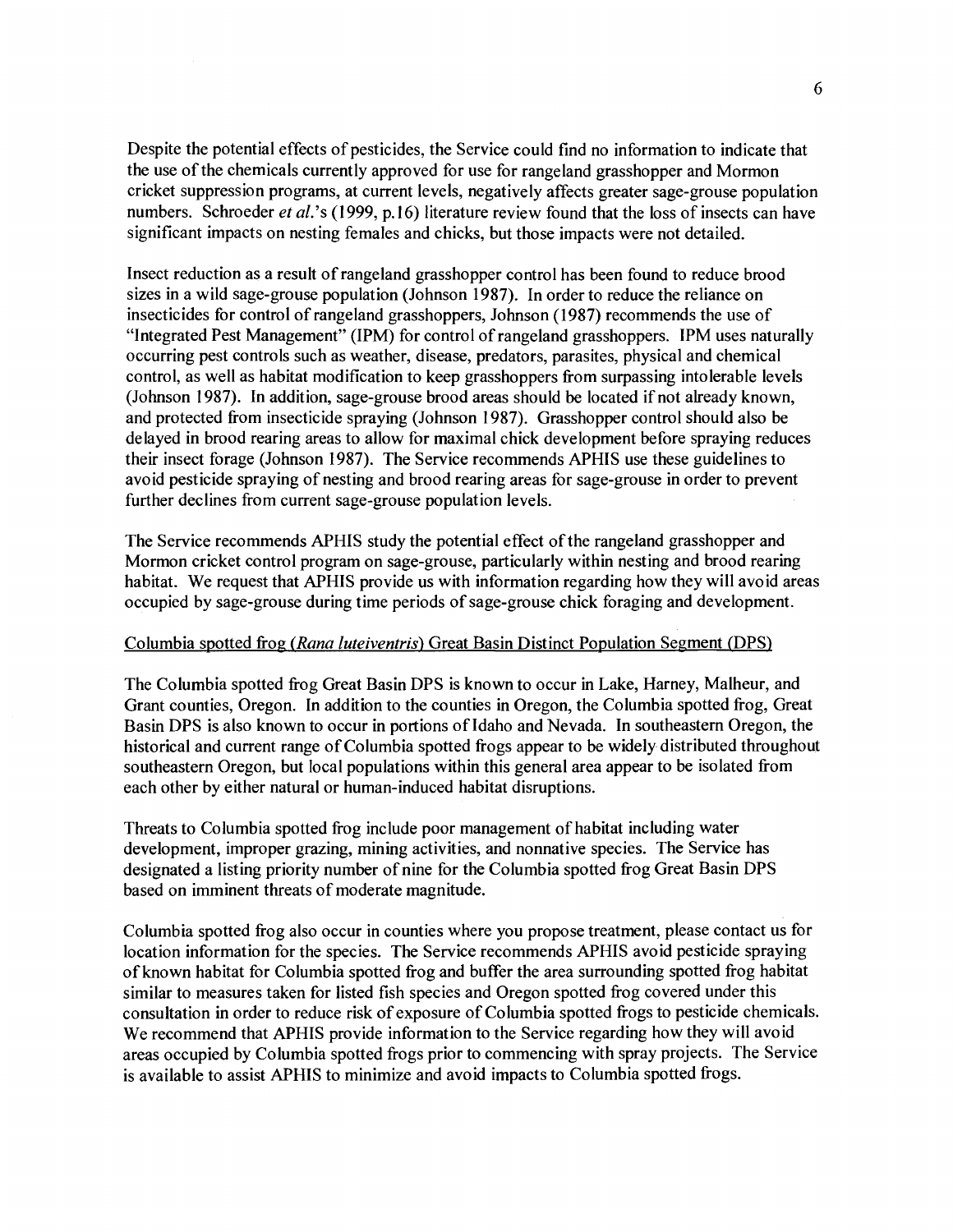areas occupied by Columbia spotted frogs prior to commencing with spray projects. The Service is available to assist APHIS to minimize and avoid impacts to Columbia spotted frogs.

We appreciate the opportunity to work with you on this action. Please note that the proposed action requires further coordination to inform the Service of pesticide application activities in areas of any listed threatened or endangered species. If you have any questions regarding this informal consultation, please contact Alan Mauer or me at (541) 383-7146.

Sincerely,

Nancy Dilbert

Nancy Gilbert Field Supervisor

cc: Chip Dale, ODFW, Bend, Oregon Robert Hooton, ODFW. Bend. Oregon Bruce Eddy, ODFW. La Grande, Oregon Ted Buerger FWS, Portland, Oregon Gary Miller FWS, La Grande, Oregon Laurie Sada, FWS, Klamath Falls, Oregon